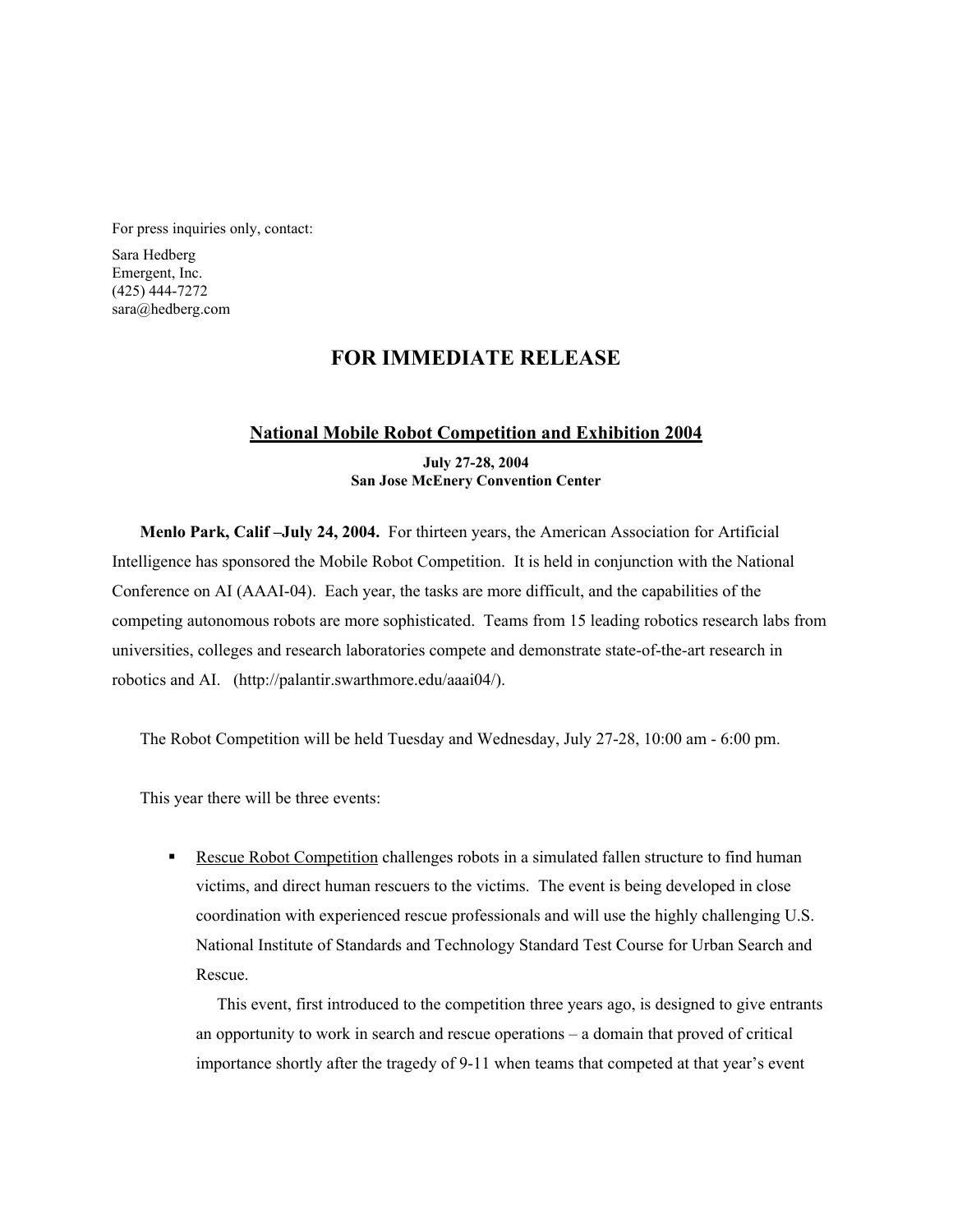swiftly transported their robots to Ground Zero of the World Trade Center and offered assistance to the search efforts. (See the September 10, 2002 archived news release, "In the Aftermath of September 11: What Roboticists Learned from the Search and Rescue Efforts" at www.aaai.org/Pressroom/pressroom/html.) (more)

• Robot Challenge The goal of the Robot Challenge is to work toward the development of an interactive social robot. Toward that end, the Challenge requires a robot to participate in the AAAI conference.

Aspects of conference participation include: locating the conference registration desk, registering for the conference, performing volunteer duties, and presenting a talk (and answer questions) at a prescribed time and location. Additionally, the robot should socially interact with other conference participants.

- Open Interaction Task The goal of this event is to entertain people using robots. The hope is that this event will provide AI and robotics researchers a refreshing venue for demonstrating AI techniques in navigation, cognitive modeling, perception, emotional state modeling, and human-robot interaction. Entries in all shapes, sizes, and capabilities are welcome to enter.
- **The Robot Exhibition** The purpose of the Robot Exhibition is to give researchers an opportunity to present their latest robotics and embodied-AI research in a non-competitive environment. During the robot exhibition, a number of groundbreaking new designs have been demonstrated through the years, such as a stair-climbing wheelchair robot with human passenger aboard, and this past year a self-reconfiguring robot that could automatically change its shape to navigate in different modes. This year there will be six robots exhibited, including: a team of small Lego robots moving in formations based on recognized gestures sketched on PDA (University of Missouri-Columbia), a multi-purpose mobile service robot with ability to track people and interact with them using natural language (University of Notre Dame), ButlerBot (Stony Brook University), Social Robots (Human Emulation Robotics) human interaction system with a realistic human face, a failure-tolerant robotic software architecture (Washington University), and GRACE and GEORGE ( Carnegie Mellon University, Naval Research Lab, and Swarthmore College), two robots working together to provide concierge service for the conference.